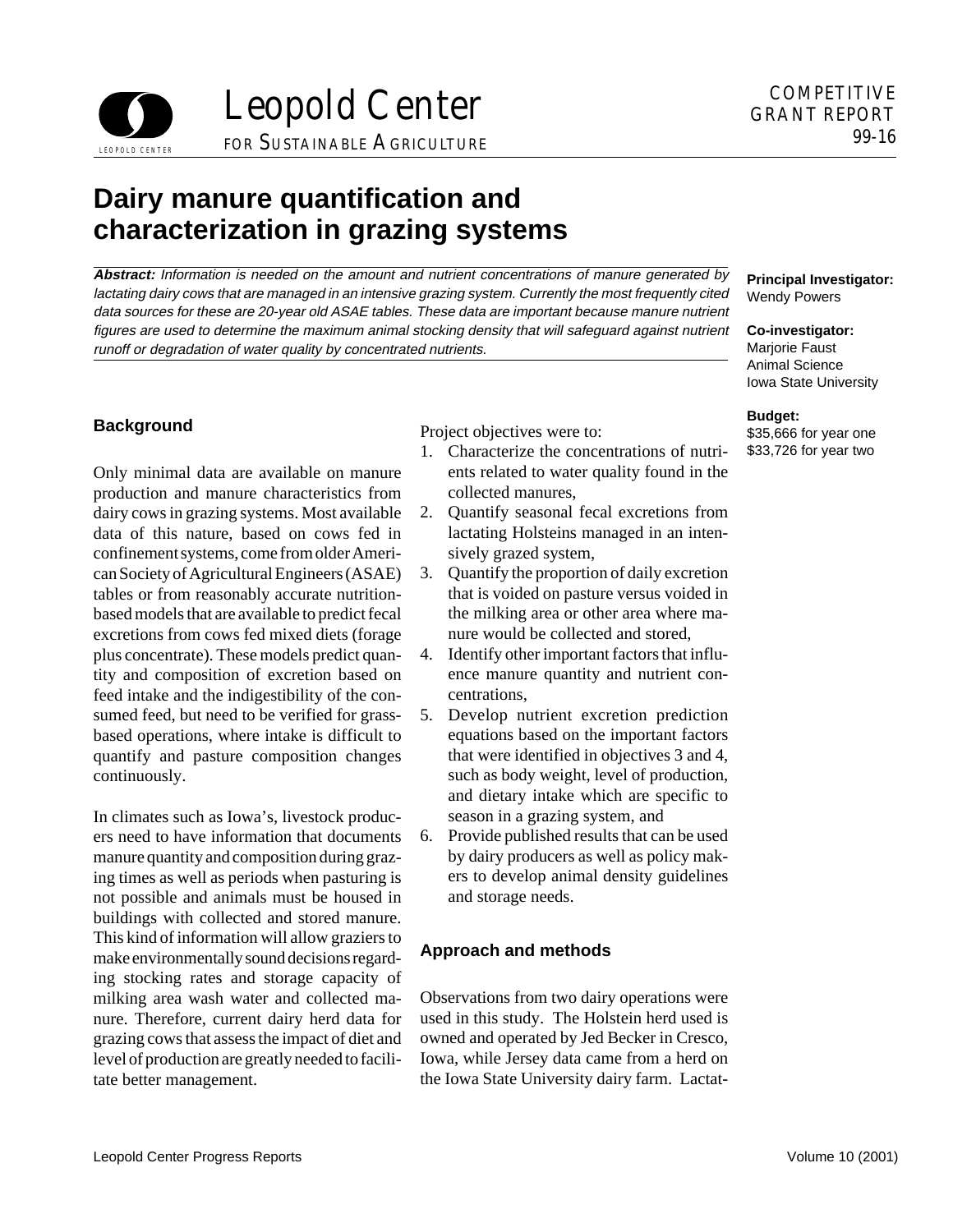ing cows, ten of each breed, representing a range of production levels and stages of production, were used for the project.

Fecal and urine samples were collected twice monthly from each of the 20 selected animals. The samples were used to determine nitrogen, phosphorus, and chemical oxygen demand (COD) composition of the excreta. Additionally, four cows at each location were fitted with fecal collection bags to allow for 24-hour collection, thereby providing measures of fecal quantity. At the same time, samples of diets, concentrates, and forages, as well as pasture clippings were collected. All samples were then frozen and stored for future analyses. Feed samples were evaluated for total nitrogen, total phosphorus, total potassium, moisture, and chemical oxygen demand. All feed analyses were conducted at a commercial laboratory.

Body weight measurements and milk yields were recorded monthly. Also, milk samples were collected monthly and analyzed for nitrogen content by a commercial laboratory.

# **Results and discussion**

Breed effects reflected specific herd management practices as well as the differences between breeds. Although herd was a significant factor, the season (grazing or winter) did not significantly impact fecal production. Fecal extraction per kg live weight was not significantly different between breeds or herds.

Comparison of measured values to estimates of excretion illustrates that digestible intake values provide reasonable estimates of fecal production. Pasture forage from the Holstein herd ranged from 52 to 60 percent digestibility throughout the grazing season, while samples from the Jersey herd were slightly higher (58 to 62 percent). Fecal production was similar to estimated values, if typical high forage diets are assumed and measured digestibilities are considered. Winter rations and totally mixed rations (TMR) would be expected to have higher (and more desirable) digestibilities (65 to 72 percent) due to feed processing and the inclusion of more concentrates in the diet.

# **Conclusions**

Based on comparisons to modeled manure production estimates, this work confirms that input-output models to predict fecal excretions work well for grazing herds. In this study, pasture analyses from the grazing herd indicated a typical diet digestibility of 58 to 59 percent. For the Holstein herd, diet digestibility was slightly higher (61 to 67 percent), reflecting the mixed pasture used in this system. Measured excretions reflect the values calculated from the models. Nutrient concentrations were different between breeds and between seasons. Variations in management practices between the two herds rather than genetics were likely to be responsible for the observed herd differences. Management as well as nutrient intake account for seasonal variations in nutrient concentrations of fecal and urine excretions.

# **Impact of results**

As nutritionists continue to promote a nutrition-based approach to manure production predictions, the work conducted for this project will serve as a validation for the input-output approach in grazing systems. With the implementation of Comprehensive Nutrient Management Plans (CNMP), there will be increased interest in this approach.